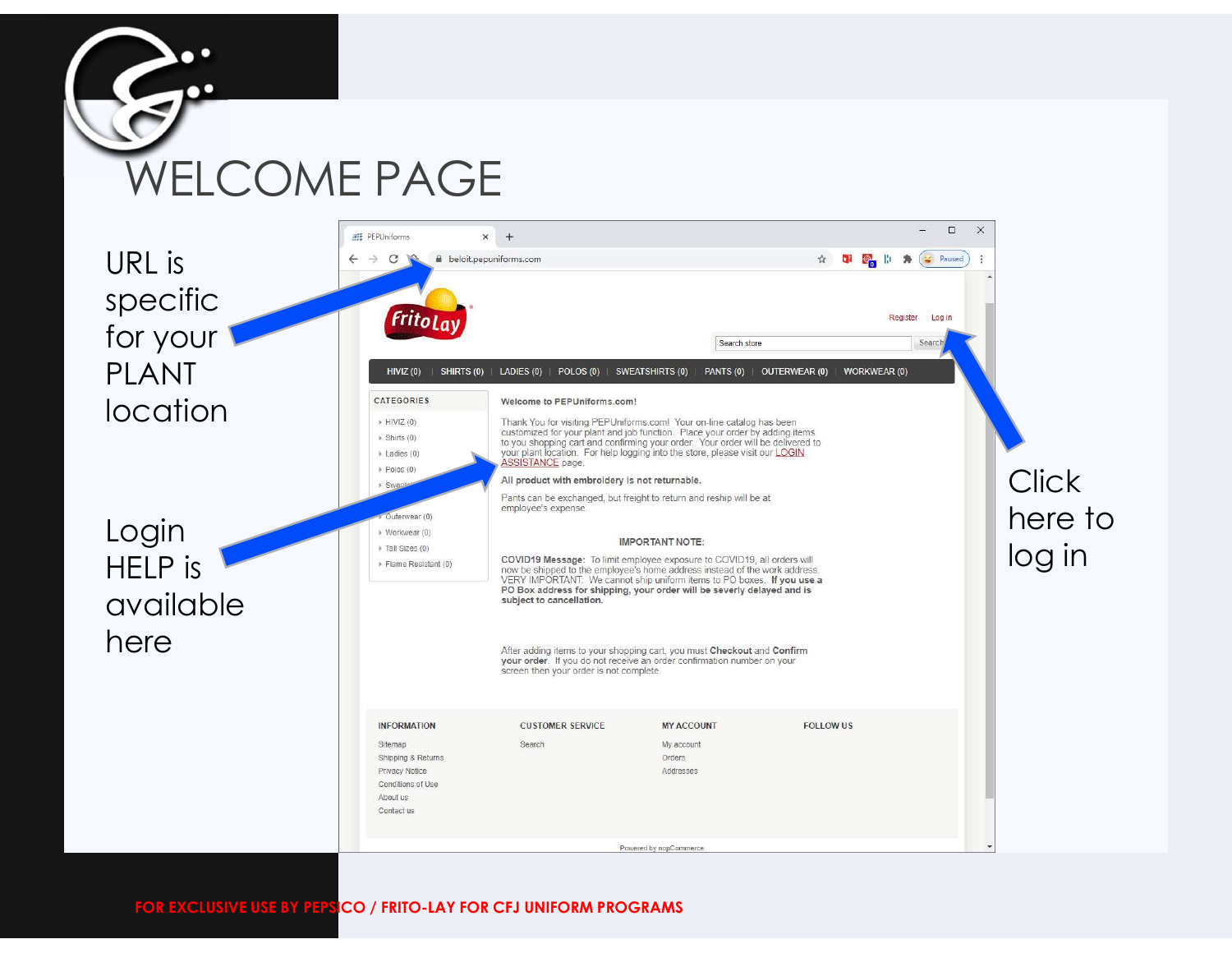

Login

here

HELP is

available

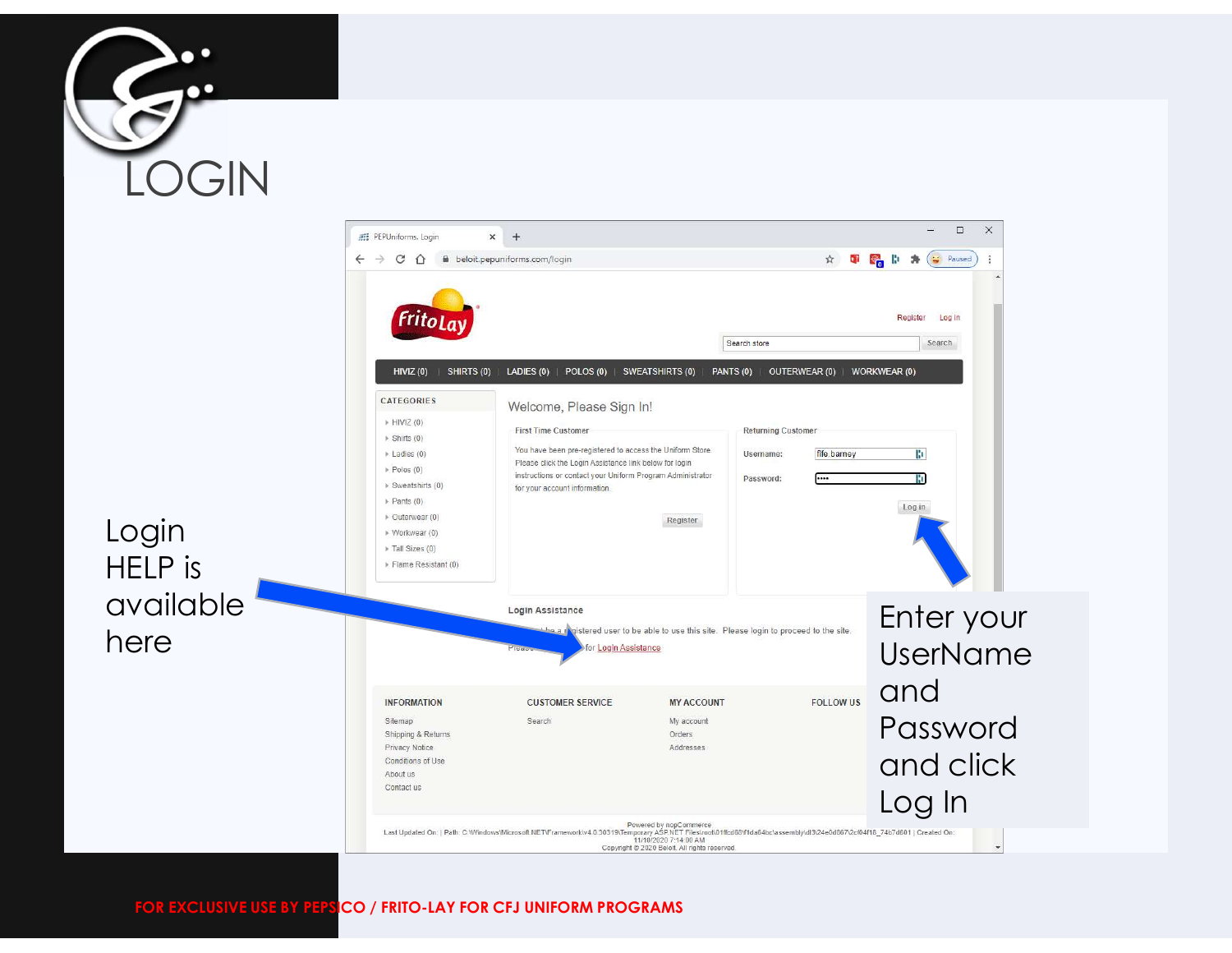

Enter your email address for **Address for** order Confirmation **Confirmation** and status updates **in the second of the Second Content** Reserves (8)

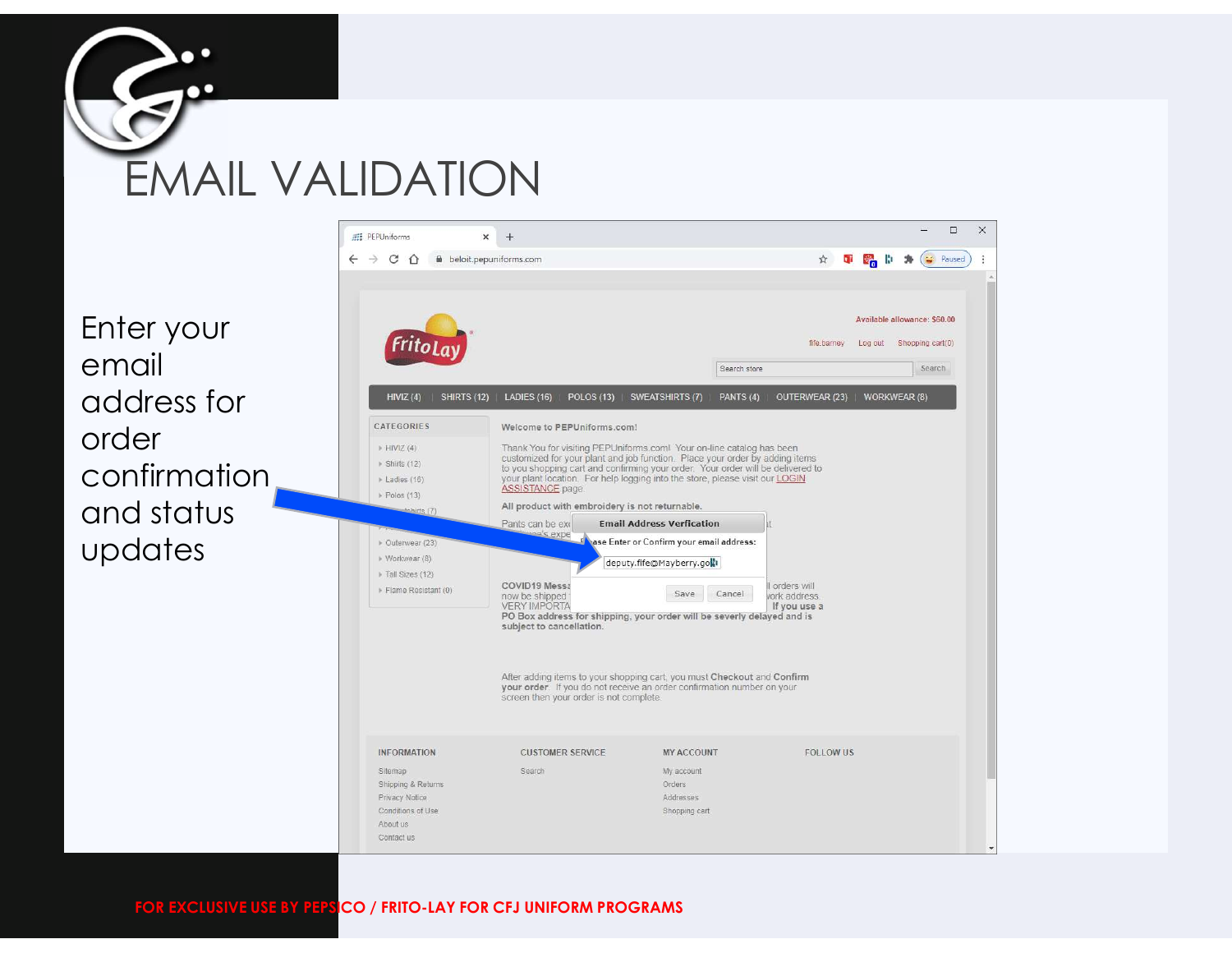



Click a Category to strain sizes (12) see the products available for your job role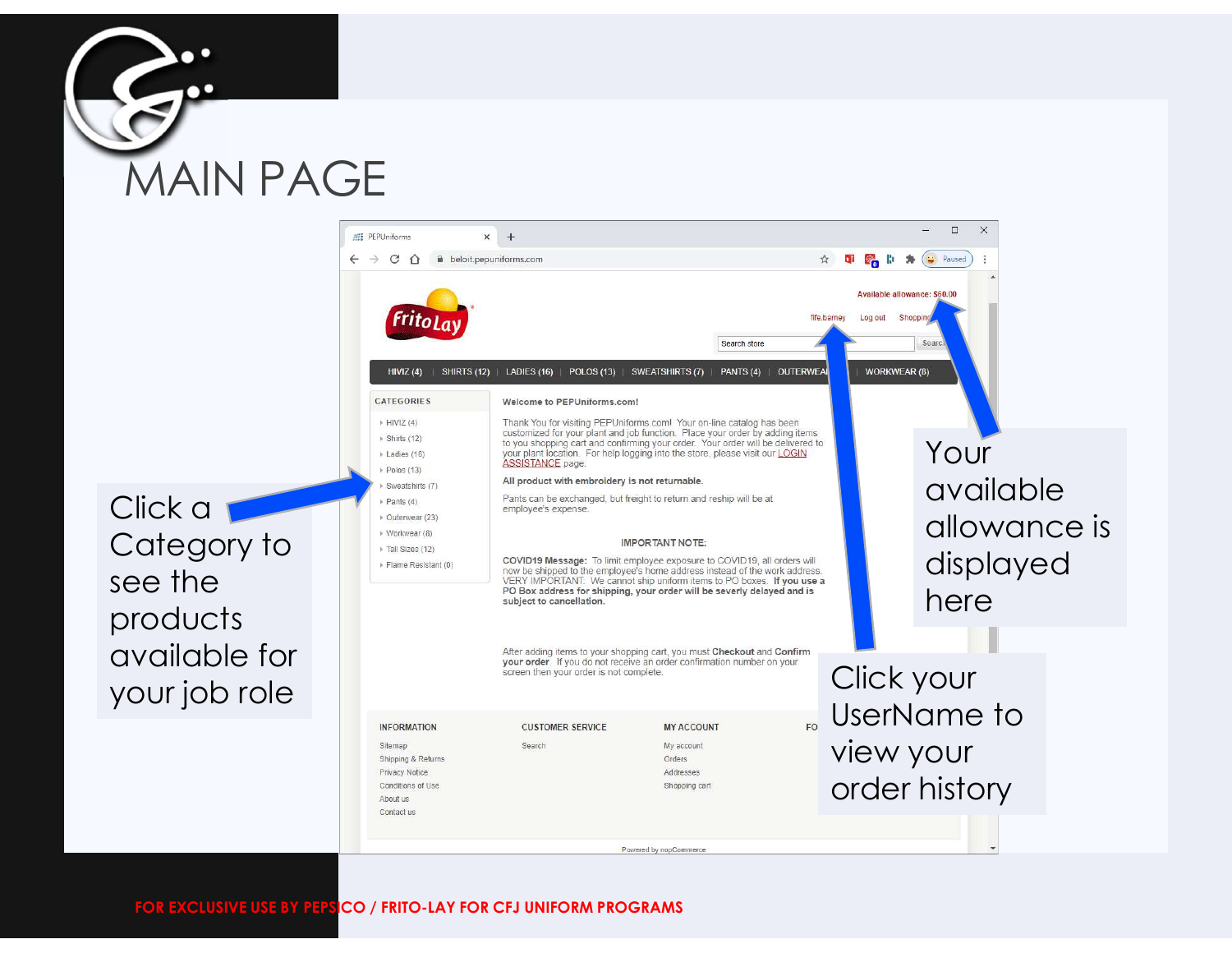

Click a

see the

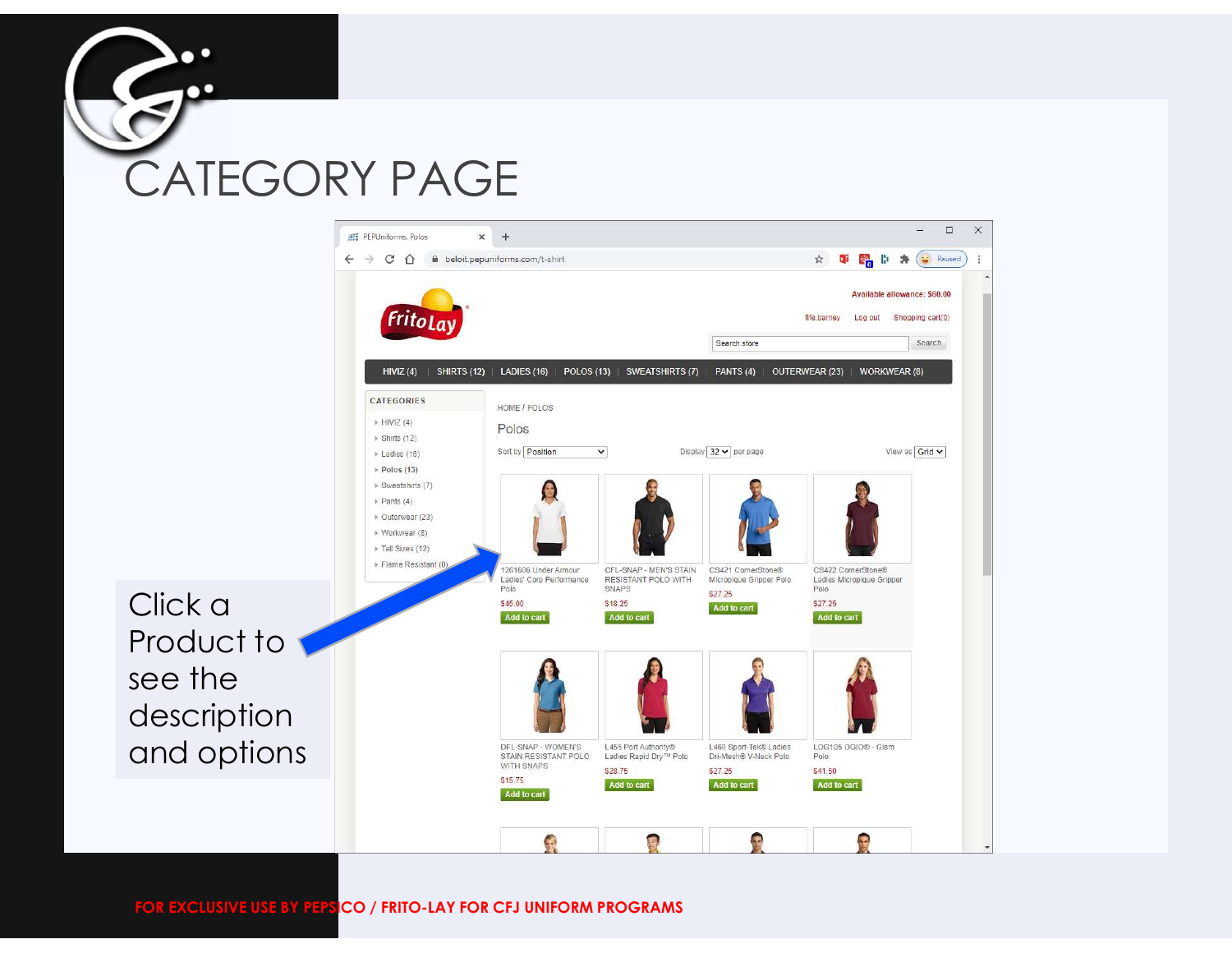

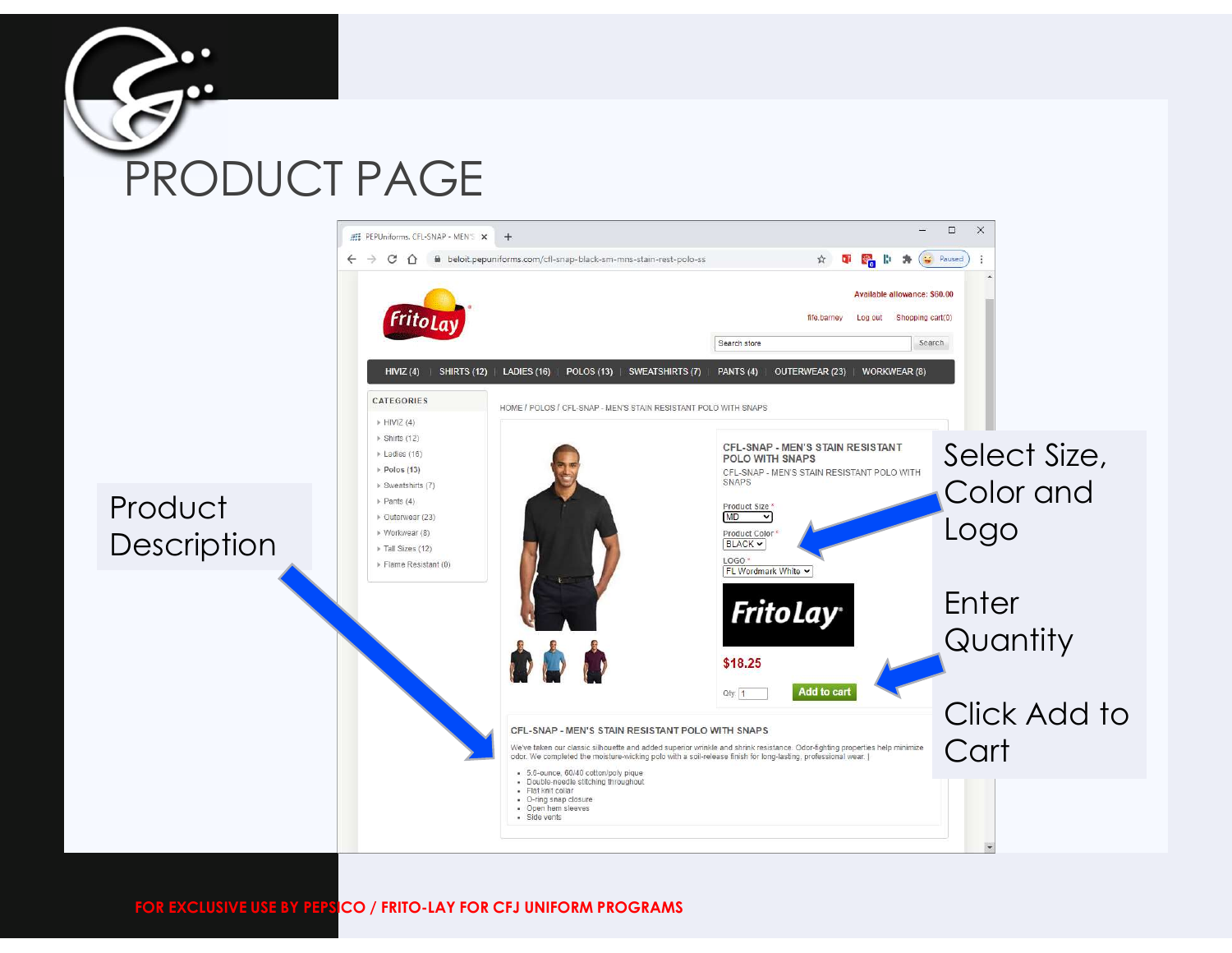



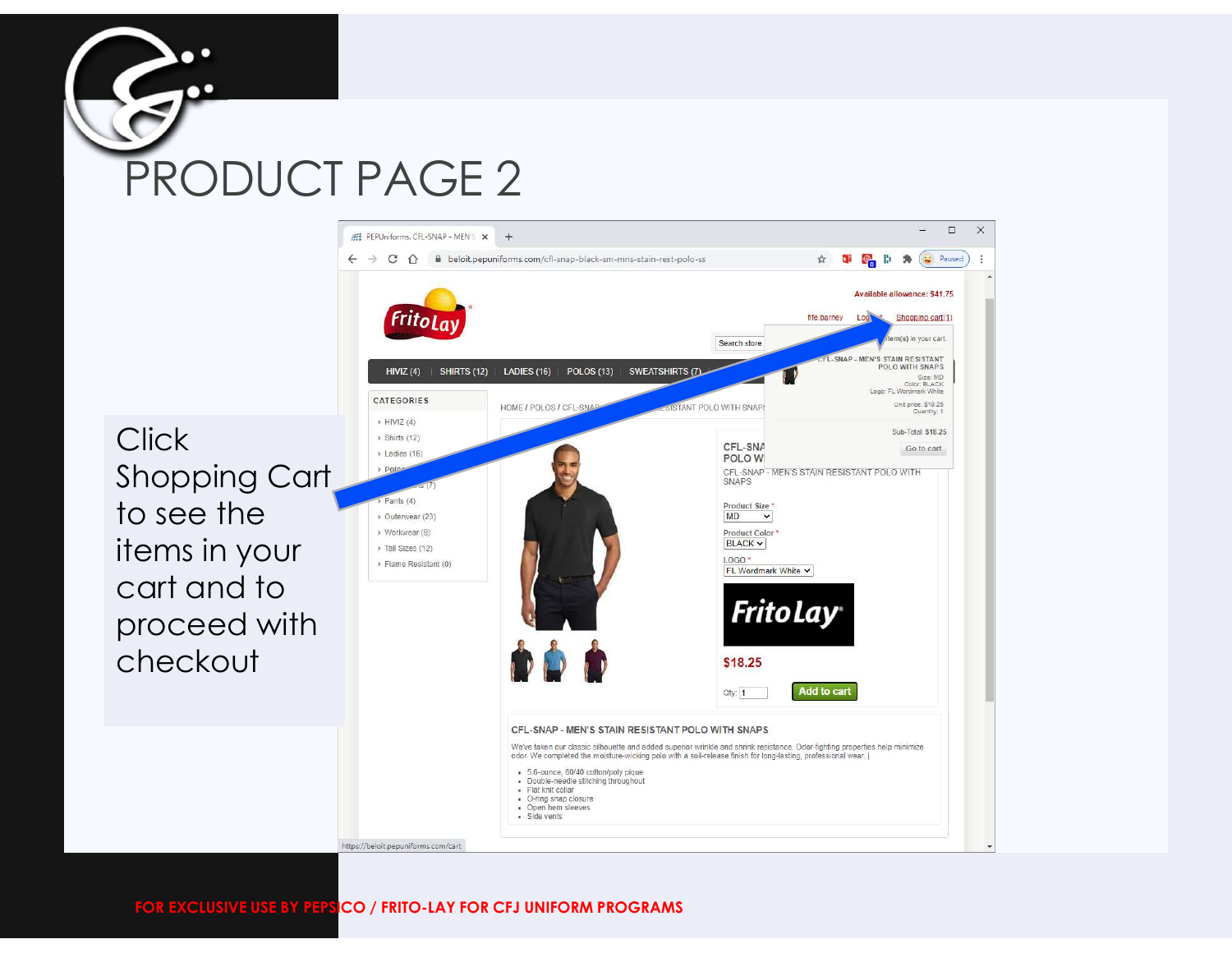



 $\Box$  $\times$ 

## PEPUniforms. Shopping Cart x +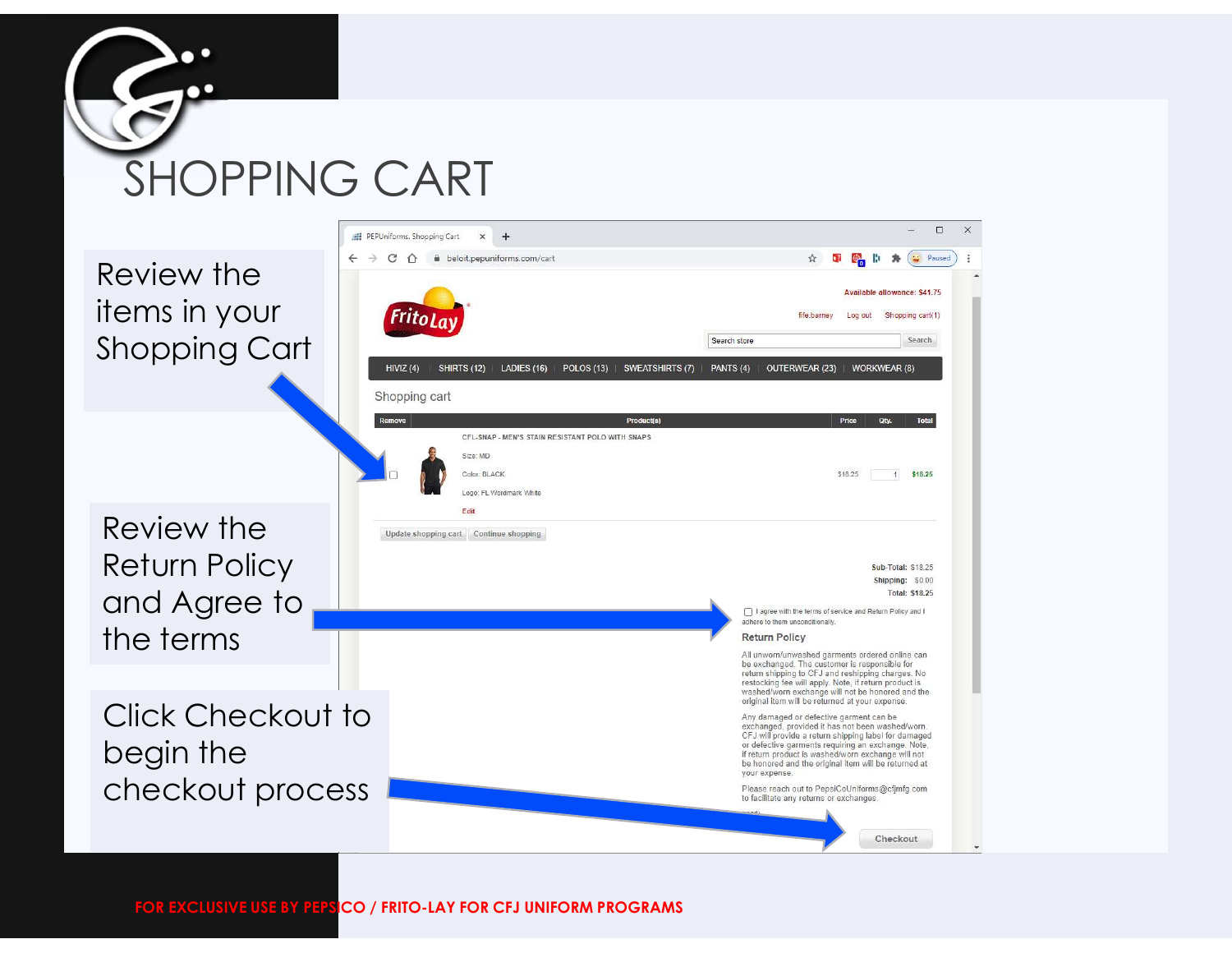![](_page_8_Picture_0.jpeg)

![](_page_8_Picture_1.jpeg)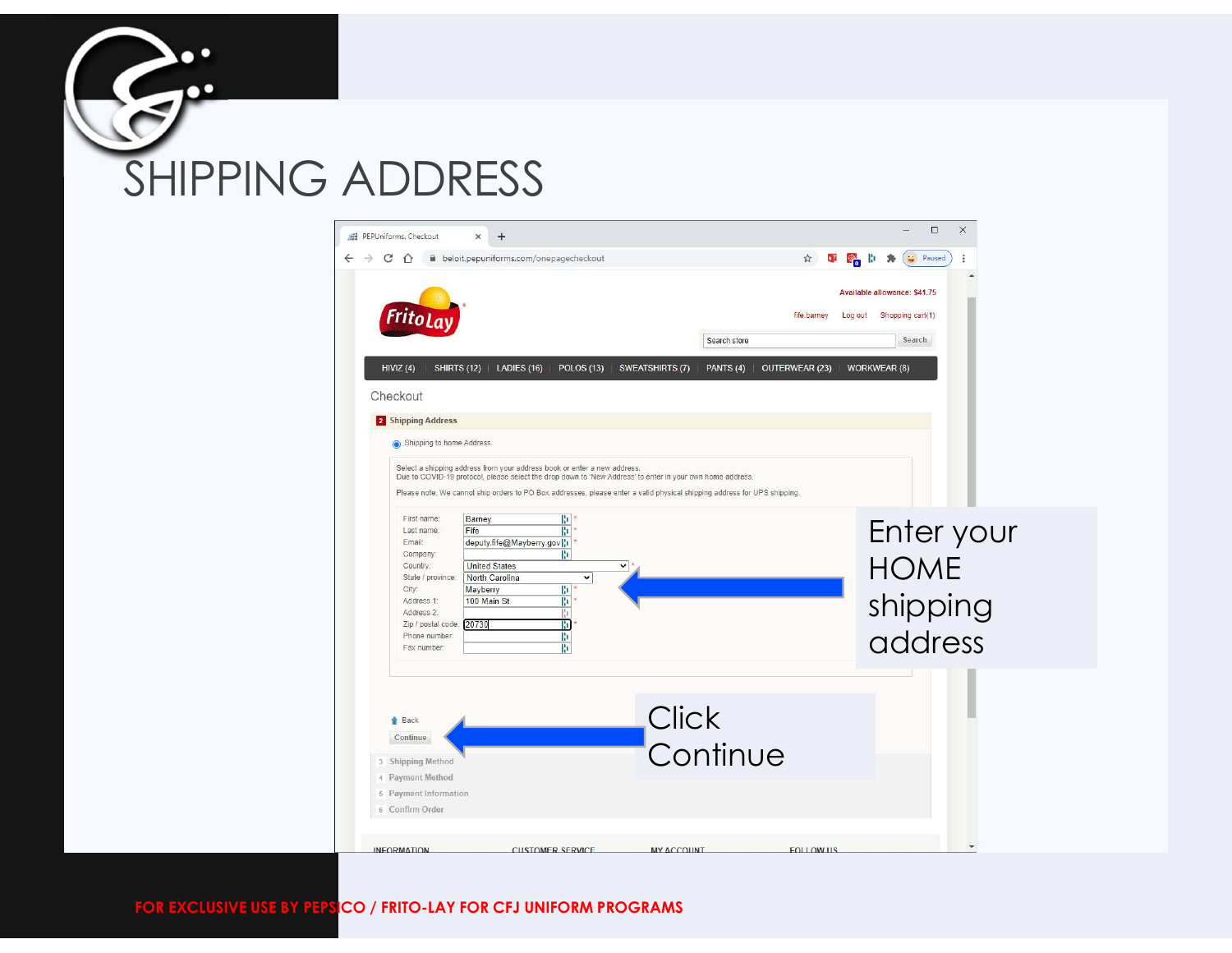![](_page_9_Picture_0.jpeg)

Click Box to **Click Box 1** Agree to terms and **Click** CONFIRM to ERRY, North Carolina 20730 place your order

![](_page_9_Picture_2.jpeg)